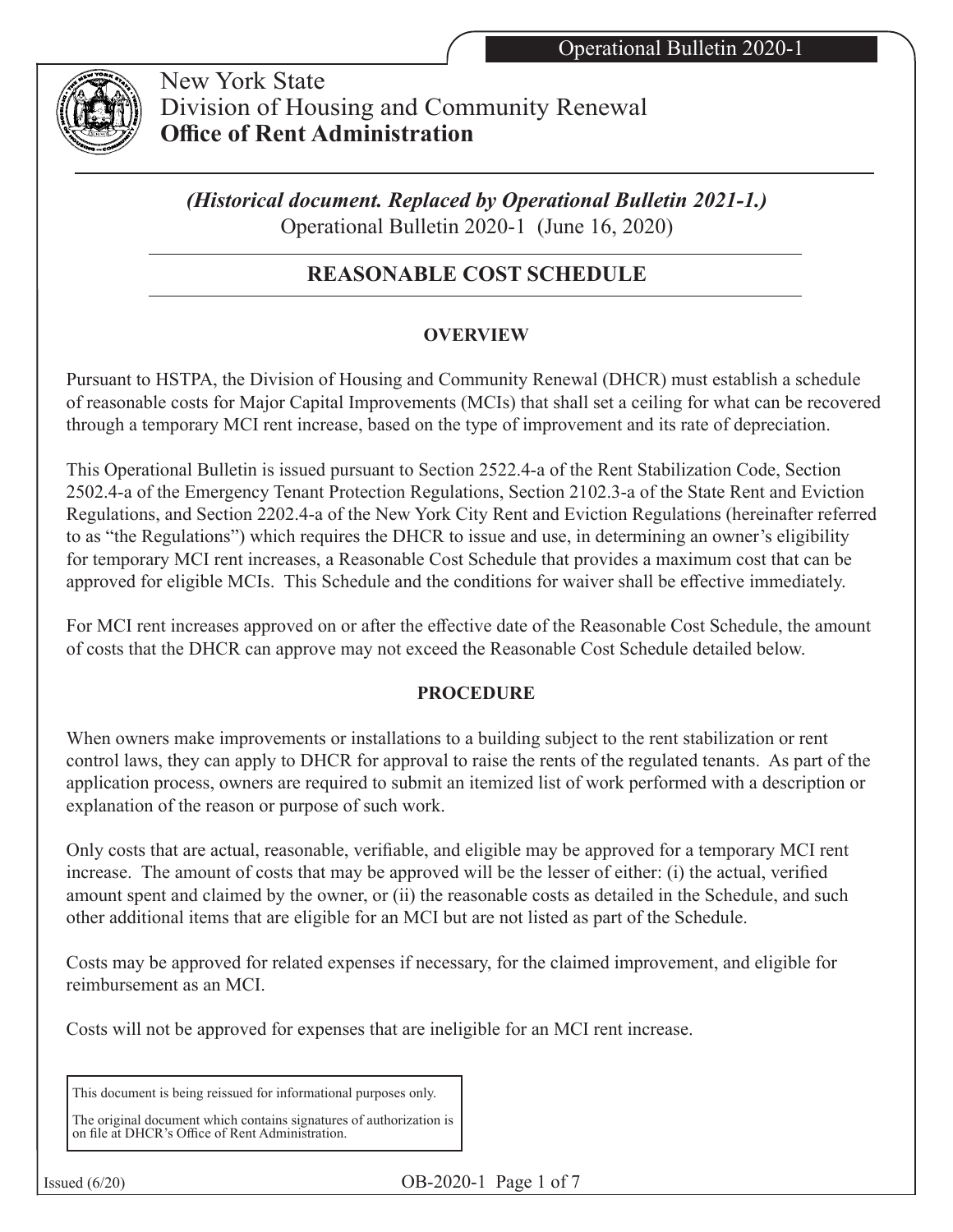When an owner applies for a temporary MCI rent increase, the owner may also apply for a waiver of the application of the Reasonable Cost Schedule. Such application for the waiver must demonstrate that the claimed costs underlying the temporary MCI rent increase either:

- (i) a. are not identified in the Reasonable Cost Schedule, or are necessarily and appropriately priced higher than those costs listed in the Reasonable Cost Schedule; and
	- b. such costs are accurate and reasonable under the circumstances; or
- (ii) a. that use of the Schedule will cause an undue hardship, and the use of alternative procedures are appropriate to the interests of the owner, the tenants, and the public; and
	- b. the costs of the improvement are accurate and reasonable under the circumstances.

The owner must request a waiver of the use of the Reasonable Cost Schedule in writing which must accompany the temporary MCI rent increase application with the requisite information and documentation.

If an owner's application for a waiver is denied, the owner's recoupment shall be limited to that required by the Reasonable Cost Schedule, or the actual verified costs, whichever is lower, together with such other relief as may be appropriate.

For pending MCI applications, an owner must make this waiver application within 60 days of the final promulgation of the Regulations, unless in the context of processing the MCI application, the owner is directed by DHCR to submit an application for waiver at an earlier date.

An owner may apply for a waiver of application of the Reasonable Cost Schedule, if prior to the effective date of the Regulations, the owner has either entered into a contract for the performance of MCI work within two years of the date thereof, or submitted to the DHCR an application for a temporary MCI rent increase. The recoverable costs will be determined according to the Regulations and the Reasonable Cost Schedule and waiver requirements where appropriate, but the owner need not submit evidence of compliance with the bidding requirements set forth in the subject Regulations. The owner may instead use alternative means of establishing the reasonableness of the MCI costs sought to be recovered as directed by the DHCR as part of the processing of such MCI application.

# **Categories of Waiver**

At the time of initial application for an MCI, an owner may apply for, and the DHCR may grant, a waiver of application of the Reasonable Cost Schedule where the owner meets any of the following criteria:

- (1) Non-Landmarked Buildings (Buildings not designated by the Landmark Commission)
	- (i) A licensed engineer or architect must certify that:
		- a. The costs of the MCI for which owner seeks a temporary MCI rent increase are accurate and reasonable under the circumstances;
		- b. There is no common ownership or other financial interest between the contractor installing the replacement or upgrade and the ownership entity of the owner; and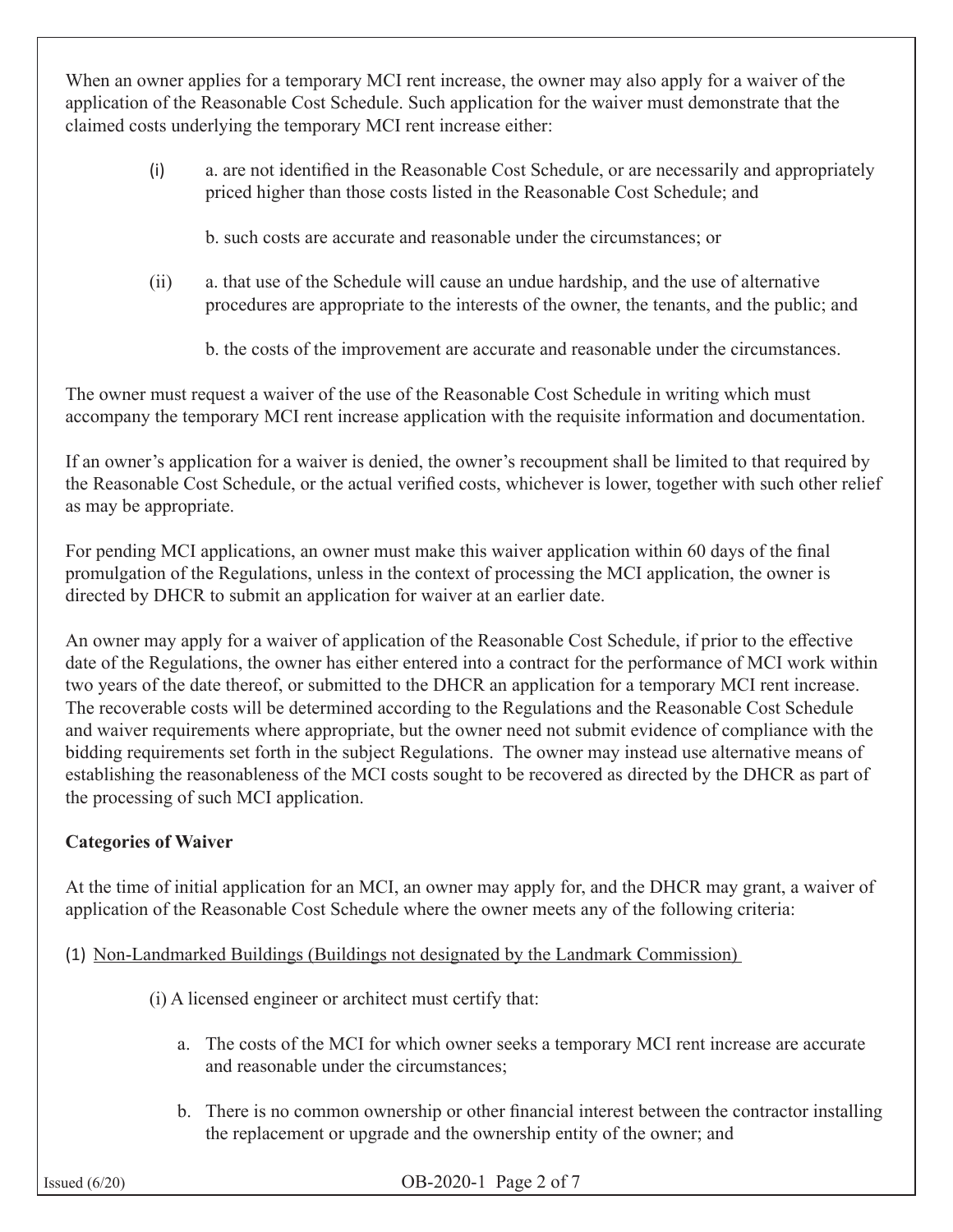- c. A bid process was conducted and supervised by a licensed architect or engineer.
- (2) Landmarked Buildings (Buildings designated by the Landmark Commission)

Any eligible MCI work and the costs therefore were the result of any law, regulation, rule, or requirement under which the premises have been designated a landmark building.

(3) For Emergency Capital Improvement MCI Applications:

The owner must submit a statement from an independent engineer or architect describing the emergency, why the costs were greater than those in the Schedule, that the costs were reasonable under the circumstances, verifying the actual costs, and why the owner could not obtain three bids in a timely manner due to the exigent circumstances.

## (4) Capital Improvement Work Performed While Also Under Another Governmental Agency's Supervision

DHCR will also accept the cost of contract where:  $(1)$  the building is subject to both (a) rent regulation, and (b) another housing program, and (2) the contract is approved by or awarded under the supervision of a state, city or local housing entity in conjunction with that affordable housing program, and (3) such supervision includes a process by which such supervising agency reviews the costs to assure they are reasonable.

## **Waiver Procedure**

As part of the written waiver application for non-emergency capital improvements, owners must submit the following:

- (1) A certification by a licensed architect or engineer stating that:
	- (i) The purchases and contracts, whose costs the owner seeks to recover, have been awarded on the basis of analysis and bidding to the fullest extent possible, but with no less than three bidders having been solicited to perform the work unless the owner can demonstrate that the work is so highly specialized that such bids cannot be extended;
	- (ii) List of items for which the owner solicited bids were necessary;
	- (iii) The costs claimed by the owner for the MCI work are accurate and reasonable, provided that the architect or engineer's basis for such conclusion is credibly supported;
	- (iv) All changes to the original agreed upon scope of work were necessary to the underlying MCI and reasonably priced; and
	- (v) The owner selected the lowest responsible bidder or the bidder best suited to perform the MCI work, provided that the architect or engineer's basis for such conclusion is credibly supported.
- (2) Certification by the owner that it has complied with bid process requirements including submission of: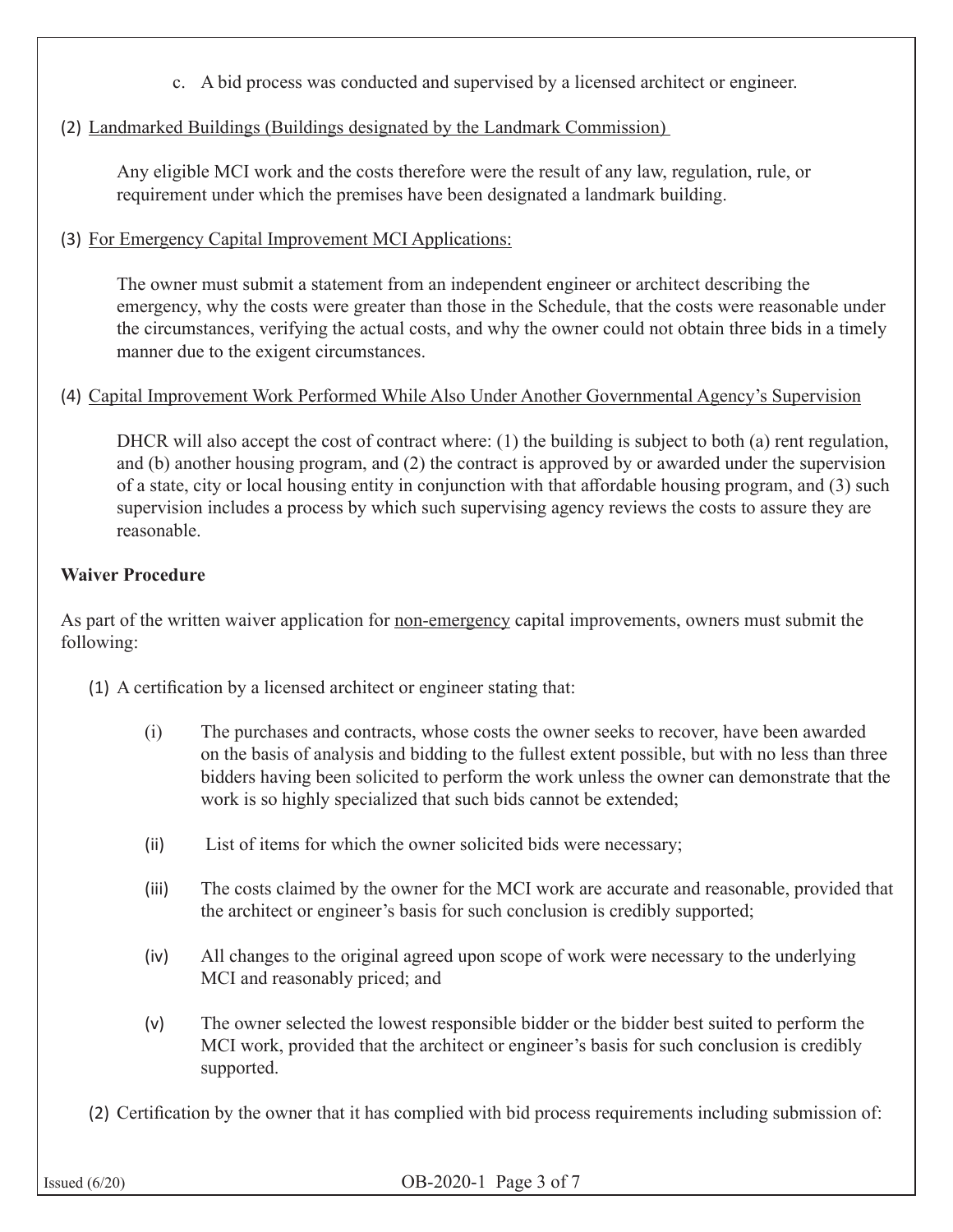- (i) Tabulation of all bids received;
- (ii) Copies of all bids received;
- (iii) A certification by each bidder disclosing whether the owner or any board member, general partner, officer or employee of the owner, and/or principal or employee of any managing agent retained by the owner, has a direct or indirect interest in the bidder or in the compensation to be received by the bidder pursuant to the proposed contract. Failure to accurately and fully complete this certification may result in the rejection of the bid for purposes of determining the owner's application for waiver of the use of the Reasonable Cost Schedule, as well as rejection and a dismissal of the MCI application; and
- (iv) Detailed description of the items for which the owner initially solicited bids.
- (3) A certification by the owner's architect or engineer certifying the necessity, appropriateness, and reasonableness of the costs of all changes to the original agreed upon scope of work that were performed in connection with the MCI, along with a description of the changes in the scope, price, or time of completion of the work related to each change order.

## **THE REASONABLE COST SCHEDULE**

The following Reasonable Cost Schedule lists types of improvements or installations that may qualify as an MCI. This list is not inclusive of all eligible improvements or installations. The costs for each type of MCI work is listed as per unit, per unit of measurement or per piece of equipment as is more appropriate given the individualized nature of the improvement.

| <b>CATEGORY</b>  | <b>SUB-CATEGORY</b>                      | <b>PRICE/UNIT</b> | <b>UNIT DEFINITION</b>                           |
|------------------|------------------------------------------|-------------------|--------------------------------------------------|
| Chimney          |                                          |                   |                                                  |
|                  | New Chimney                              | \$128             | Per Square Foot                                  |
| <b>Doors</b>     |                                          |                   |                                                  |
|                  | Apartment Entry-adjust and fix lockset   | \$410             | Per Front door to the dwelling<br>unit           |
|                  | Apartment Entry-full frame with hardware | \$3,000           | Per Apartment Entry- full frame<br>with hardware |
|                  | Common area door and frame               | \$2,000           | Each Common area door and<br>frame               |
|                  | Building entry Door                      | \$4,010           | Per Building Entry Door                          |
|                  | Vestibule/lobby Door                     | \$6,650           | Per Vestibule/lobby Door                         |
| <b>Elevators</b> |                                          |                   |                                                  |
|                  | Elevator replacement                     | \$350,000         | Per Elevator replacement                         |
|                  | <b>Elevator Modernization</b>            | \$170,000         | Per Elevator Modernized                          |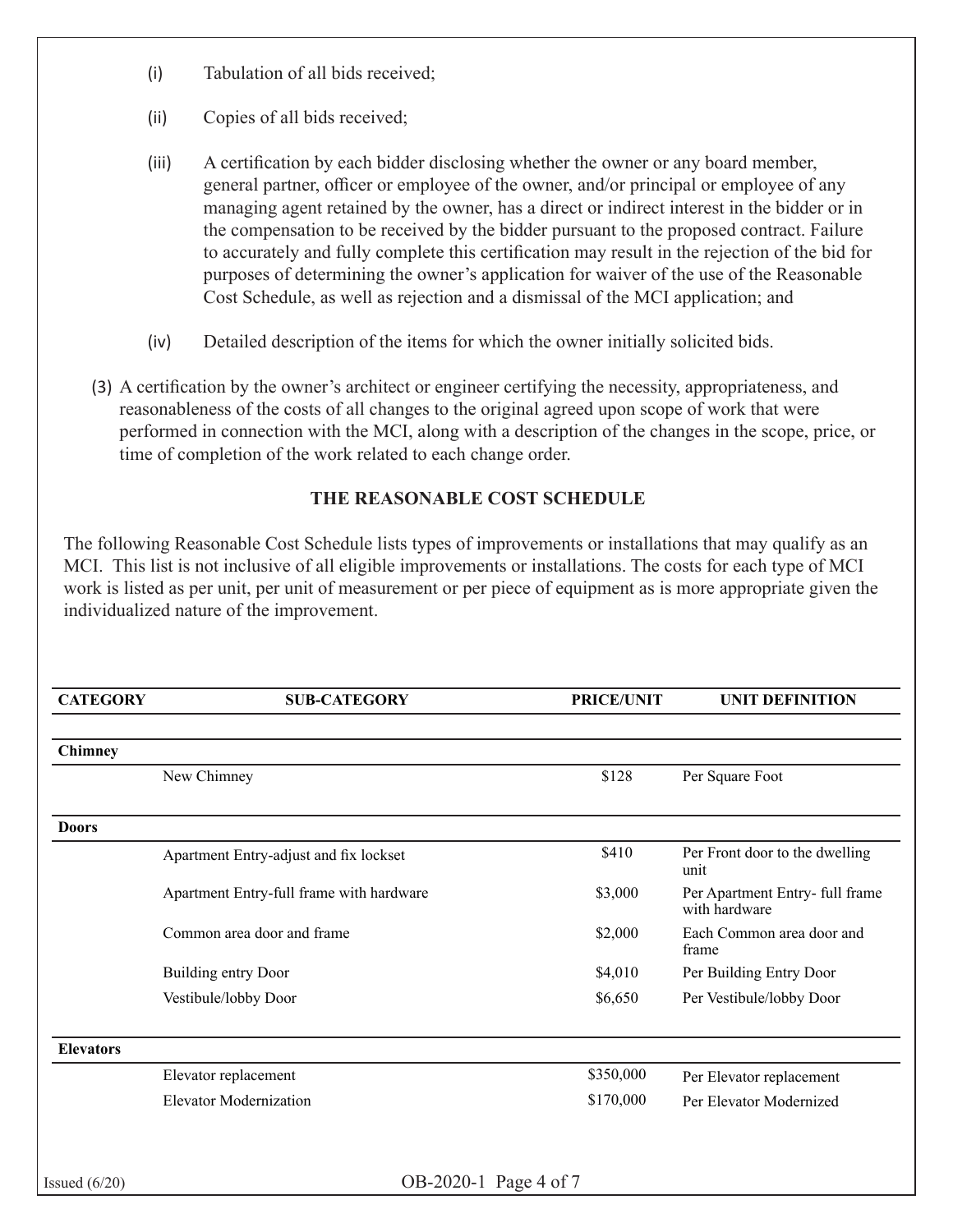| <b>Exterior Restoration/Façade</b> | Replace Single Wythe Masonry Brickwork                                                                    | \$69                            | Per Square Foot            |
|------------------------------------|-----------------------------------------------------------------------------------------------------------|---------------------------------|----------------------------|
|                                    |                                                                                                           | \$61                            |                            |
|                                    | Replace Backup Masonry Brickwork                                                                          |                                 | Per Square Foot            |
|                                    | <b>Masonry Pointing</b>                                                                                   | \$15                            | Per Square Foot            |
|                                    | Stucco                                                                                                    | \$32                            | Per Square Foot            |
|                                    | Single Lintel-Loose laid includes waterproofing                                                           | \$167                           | Per Linear Foot            |
|                                    | Double Lintel-Suspended includes waterproofing                                                            | \$207                           | Per Linear Foot            |
|                                    | Waterproofing                                                                                             | \$13                            | Per Square Foot            |
|                                    | Window Sills                                                                                              | \$97                            | Per Linear Foot            |
|                                    | Window Caulking                                                                                           | \$13                            | Per Linear Foot            |
|                                    | Cornice Repairs Includes Galvanized Metal, & Copper                                                       | \$98                            | Per Linear Foot            |
|                                    | Cornice Replacement Includes, Galvanized Metal, Copper,<br>And Fiberglass                                 | \$1,840                         | Per Linear Foot            |
|                                    | Pressure Washing                                                                                          | \$3                             | Per Square Foot            |
|                                    | A/C Bracket                                                                                               | \$202                           | Per A/C Bracket            |
|                                    | A/C Sleeve-replacement                                                                                    | \$1,035                         | Per A/C Sleeve-replacement |
|                                    | Balcony Replacement-concrete & rebar 6" thick                                                             | \$259                           | Per Square Foot            |
|                                    | Balcony partial depth concrete deck repair                                                                | \$87                            | Per Square Foot            |
|                                    | Balcony pitching mortar                                                                                   | \$20                            | Per Square Foot            |
|                                    | Balcony coating top side                                                                                  | \$19                            | Per Square Foot            |
|                                    | Balcony coating underside                                                                                 | \$13                            | Per Square Foot            |
|                                    | <b>Limestone Patching</b>                                                                                 | \$190                           | Per Square Foot            |
|                                    | Limestone replacement                                                                                     | \$346                           | Per Square Foot            |
|                                    | Sidewalk Shed                                                                                             | \$190                           | Per Linear Foot            |
|                                    | Swing Stage Scaffolding pricing includes C-Hook &<br>Outrigger                                            | \$5,450                         | Each swing scaffolding     |
|                                    | Site Safety: Planning & Filing                                                                            | \$9,150                         | n/a                        |
|                                    | Site Safety Manager/QSP                                                                                   | \$4,550                         | Monthly                    |
|                                    | Landmark Facade                                                                                           | As per landmark<br>requirements |                            |
| <b>Heating System</b>              |                                                                                                           |                                 |                            |
|                                    | Boiler including all standard boiler components                                                           | \$172,600                       | Per Boiler                 |
|                                    | Burner                                                                                                    | \$57,650                        | Per Two boilers            |
|                                    | Chimney liner steel                                                                                       | \$1,275                         | Per Linear foot            |
|                                    | Heat timer control Building Management (BMS)<br>temperature control system for each room of the apartment | \$8,000                         | Per heat timer control     |
|                                    | Asbestos                                                                                                  | \$31                            | Per Square Foot            |
|                                    | Pipe insulation                                                                                           | \$23                            | Per Linear Foot            |

Hot water heater  $$30,800$  Per Hot water heater Gas train for national grid with booster \$52,100 Per Gas train for national grid with booster Gas train for national grid without booster \$19,700 Per Gas train for national grid<br>without booster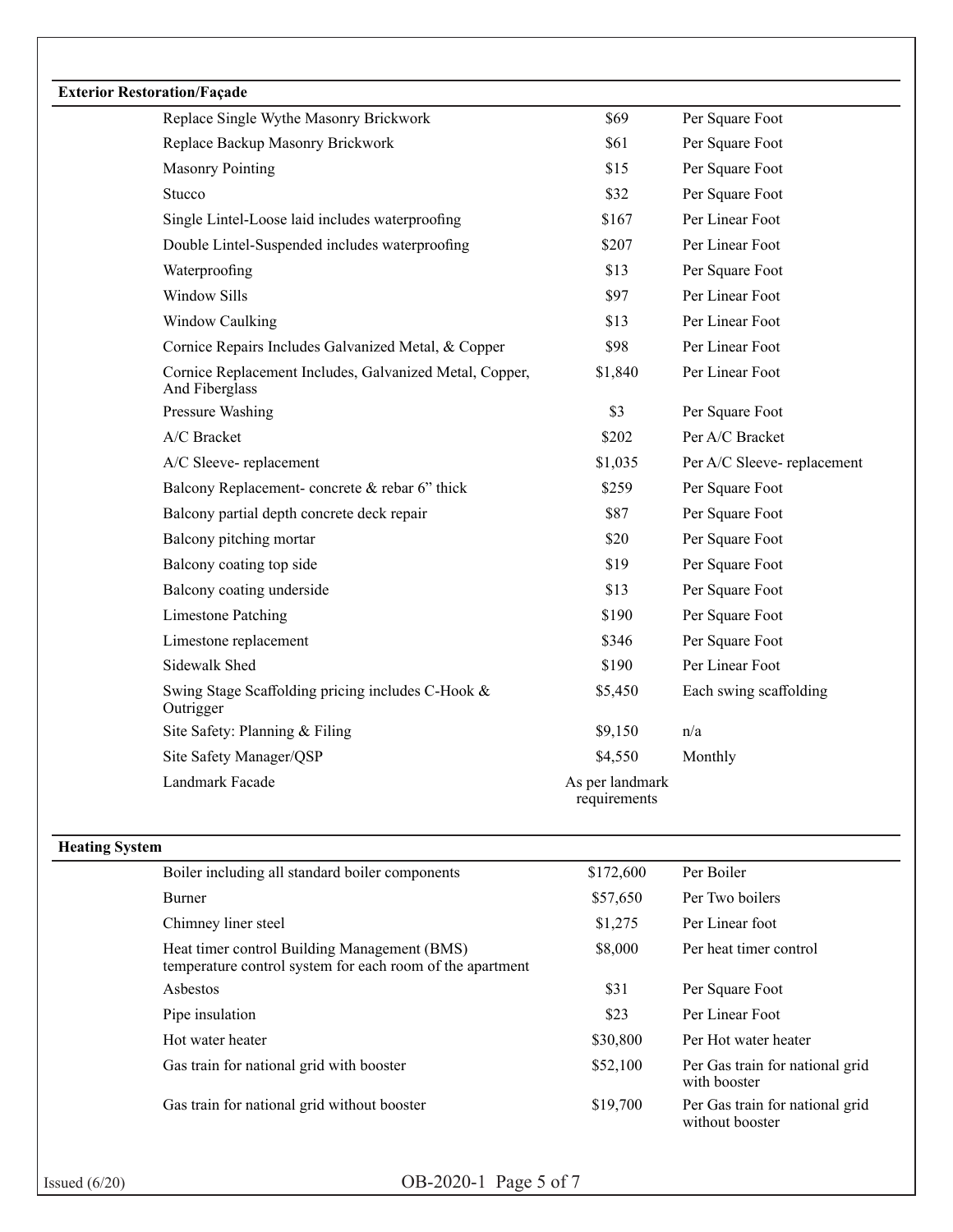| Gas train for Con Ed with booster    | \$52,100 | Per Gas train for Con Ed with<br>booster    |
|--------------------------------------|----------|---------------------------------------------|
| Gas train for Con Ed without booster | \$19,700 | Per Gas train for Con Ed without<br>booster |

| Parapet                  |                                                                                                                                                                                  |                                 |                                                                                 |
|--------------------------|----------------------------------------------------------------------------------------------------------------------------------------------------------------------------------|---------------------------------|---------------------------------------------------------------------------------|
|                          | Double Wythe Parapet Reconstruction - Regular Brickwork<br>with a Camelback Coping Stone                                                                                         | \$950                           | Per Linear Foot                                                                 |
|                          | Triple Wythe Parapet Reconstruction-Regular Brickwork<br>with a Camelback Coping Stone                                                                                           | \$1,350                         | Per Linear Foot                                                                 |
|                          | Precast Concrete Coping Stones                                                                                                                                                   | \$144                           | Per Linear Foot                                                                 |
|                          | Terracotta Copings camelbacks                                                                                                                                                    | \$104                           | Per Linear Foot                                                                 |
|                          | Aluminum copings                                                                                                                                                                 | \$93                            | Per Linear Foot                                                                 |
|                          | Metal Cladding                                                                                                                                                                   | \$32                            | Per Linear Foot                                                                 |
|                          | Roof Railings- 42 inches                                                                                                                                                         | \$275                           | Per Linear Foot                                                                 |
|                          | Asbestos Removal: Parapet                                                                                                                                                        | \$32                            | Per Linear Foot                                                                 |
|                          | Asbestos Removal: Base Flashings                                                                                                                                                 | \$32                            | Per Square Foot                                                                 |
|                          | Remove tar & stucco with wire lath $\omega$ parapet                                                                                                                              | \$8                             | Per Square Foot                                                                 |
|                          | Landmark Parapet                                                                                                                                                                 | As per landmark<br>requirements |                                                                                 |
| <b>Plumbing/Repiping</b> |                                                                                                                                                                                  |                                 |                                                                                 |
|                          | Overheads, Risers, Branches & Restoration                                                                                                                                        | \$15,250                        | Per Dwelling Unit                                                               |
|                          | Pipe Insulation                                                                                                                                                                  | \$8                             | Per Linear Foot                                                                 |
|                          | Pipe Insulation Asbestos Abatement                                                                                                                                               | \$20                            | Per Square Foot                                                                 |
|                          | New gas piping incl. overheads, risers and branches<br>and restoration assuming the penetrations are through a<br>concrete deck                                                  | \$10,100                        | Per Dwelling Unit                                                               |
|                          | <b>Rewiring/Electrical Upgrading</b>                                                                                                                                             |                                 |                                                                                 |
|                          | New adequate wiring incl. new service, new meters, risers,<br>circuit breaker panels, duplex kitchen outlet & restoration<br>dedicated AC outlet does not include wall repair    | \$6,450                         | Per Dwelling Unit                                                               |
|                          | Restoration of adequate wiring incl. new service, new<br>meters, risers, circuit breaker panels, duplex kitchen outlet<br>& dedicated AC outlet does not include repair of walls | \$3,230                         | Per Dwelling Unit                                                               |
|                          | Bathroom GFI Outlet incl. restoration                                                                                                                                            | \$430                           | Ground Fault Interrupter Unit:<br>Each Bathroom GFI Outlet incl.<br>restoration |
|                          | Add. Duplex outlet                                                                                                                                                               | \$375                           | Each Add. Duplex outlet                                                         |
|                          | Smoke Detector/ Carbon monoxide detector Hard Wired<br>with Battery Back Up                                                                                                      | \$720                           | Each Smoke Detector/ Carbon<br>monoxide detector                                |
| Roof                     |                                                                                                                                                                                  |                                 |                                                                                 |
|                          | New modified bitumen roof                                                                                                                                                        | \$56                            | Per Square Foot                                                                 |
|                          | Modified bitumen roof-Recovery                                                                                                                                                   | \$38                            | Per Square Foot                                                                 |
|                          | <b>EPDM</b> Roof                                                                                                                                                                 | \$27                            | Per Square Foot                                                                 |
|                          | 3 Ply Asphalt roof                                                                                                                                                               | \$72                            | Per Square Foot                                                                 |
|                          |                                                                                                                                                                                  |                                 |                                                                                 |